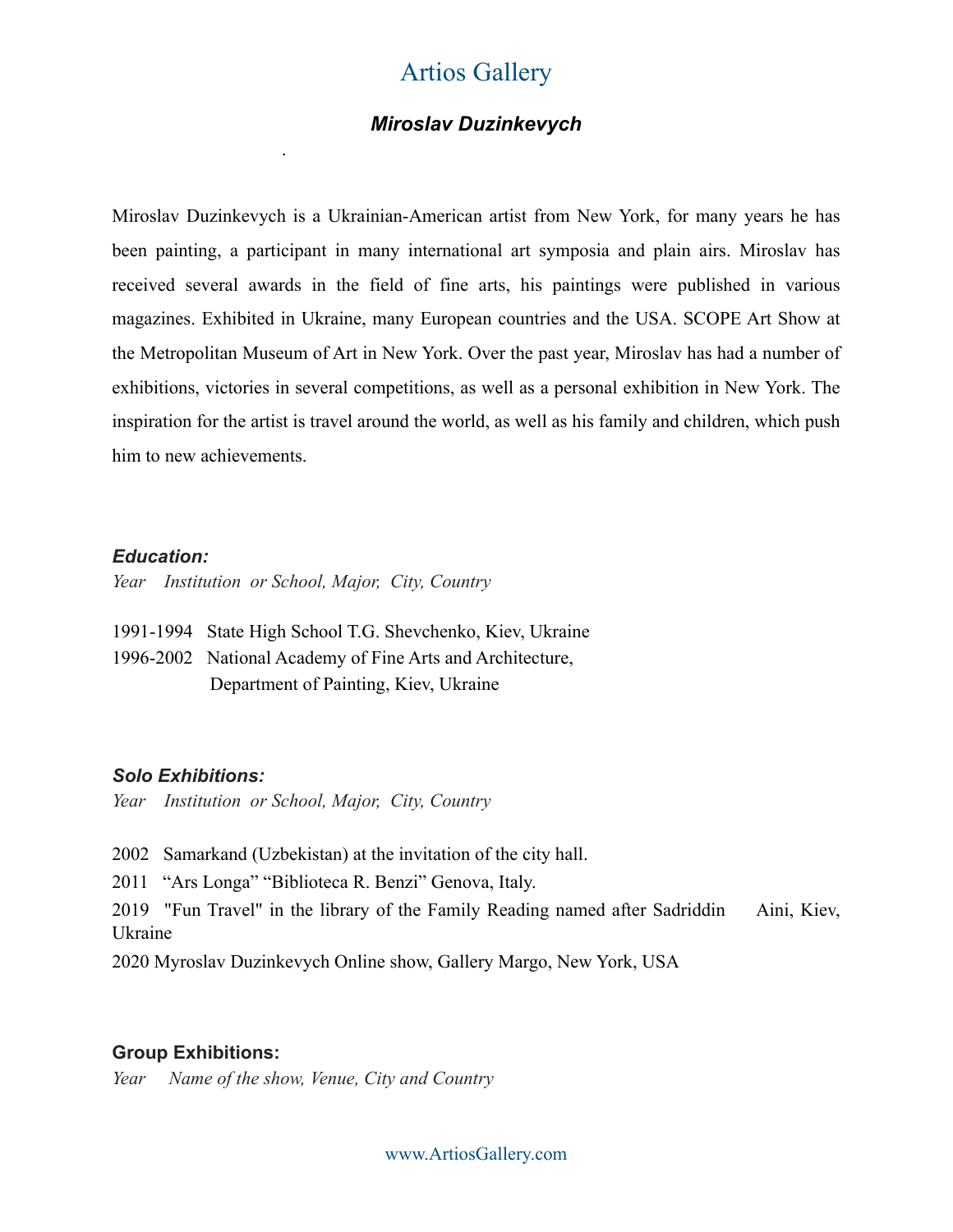1998-1999 Exhibition "Guida and students" Kiev, Ukraine

1999 All-Ukrainian exhibition, prizewinner of the inter-university drawing competition in Kiev, Ukraine

2001 Winner of the contest "Kiev through the eyes of the young", Kiev, Ukraine

2002 An exhibition dedicated to the 85th anniversary of the founding of the Academy of Arts in Kiev, Ukraine

- 2003 Easel painting of the library hall and the hunting hall in the castle of London, Great Britain
- 2004 All-Ukrainian exhibition "Picturesque Ukraine" Kiev, Ukraine

2006 Lecturer, Design Department, Kiev National University of Culture and Arts, Kiev, Ukraine

- 2007 All-Ukrainian exhibition dedicated to the Artist's Day, Kiev, Ukraine
- 2008 Membership in the National Union of Artists of Ukraine Kiev, Ukraine
- 2010 All-Ukrainian exhibition in Ivano-Frankivsk, Ukraine
- 2010 Exhibition "INDOSHIV" Mystets Gallery, Kiev, Ukraine
- 2012 International Plein Air in Bratislava, Slovakia
- 2013 International plein air in Skole, Lviv region, Ukraine
- 2013 International plein air in Chernivtsi, Ukraine
- 2014 All-Ukrainian exhibition dedicated to the Artist's Day, Kiev, Ukraine
- 2014 Painting Exhibition "In a Single Space: Mikhail Guyda and His Students" Kiev, Ukraine
- 2015 All-Ukrainian exhibition of arts and crafts in Kiev, Ukraine
- 2017 All-Ukrainian exhibition "Picturesque Ukraine", Kiev, Ukraine
- 2017 All-Ukrainian exhibition for Independence Day, Kiev, Ukraine
- 2017 International Plein Air in Istanbul, Turkey
- 2017 International Plein Air in Nova Zagora, Bulgaria
- 2017 International Plein Air in Genoa, Italy
- 2017-2018 All-Ukrainian Christmas exhibition Kiev, Ukraine
- 2018 Exhibition "All the Colors of the World" in the House of Artists, Kiev, Ukraine,
- 2018 Exhibition "All the Colors of the World" in the House of Artists, Kiev, Ukraine
- 2018 The Second All-Ukrainian Exhibition of Women's Portrait, Kiev, Ukraine
- 2018 Solo exhibition "Under the edge of the sky" in Bukovel, Ukraine
- 2018 All-Ukrainian plein air in Oryavchik, Lviv region, Ukraine
- 2018 International open air "Vyzhnitsa 2018", Vyzhnytsia, Chernivtsi region, Ukraine
- 2018 All-Ukrainian exhibition "Picturesque Ukraine" Mariupol, Ukraine
- 2019 Solo exhibition "Fun Travel" in the library of the Family Reading named after Sadriddin Aini, Kiev, Ukraine
- 2018 All-Ukrainian exhibition for the Day of the artist, Kiev. Ukraine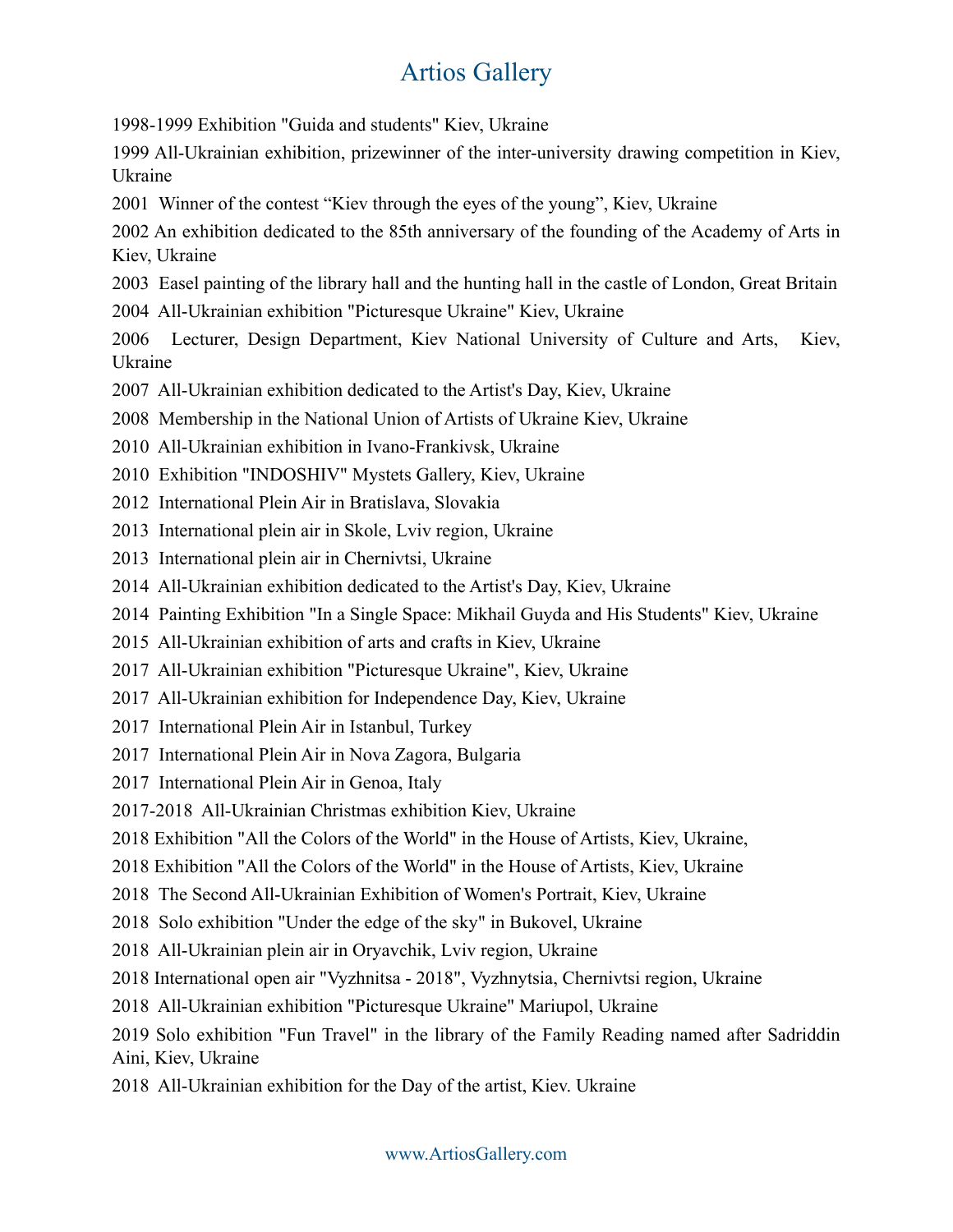2019 Exhibition dedicated to the 50th anniversary of KONSHU, Kiev, Ukraine 2019 Image Arts and Art Project "ART PROFILE OF KYIV", Exhibition, Kiev, Ukraine 2019 International Art Festival Independent Artists Art Fait & Exhibition, One Art Space New York, USA 2019 International Art Alliance, Art Exhibition "Play Your Part" Tenri Japan Culture Center New York, USA 2019 Membership in the organization of professional artists International Art Alliance, New York 2019 Winter Exhibition at MoRa, Museum of Russian ART Jersey City 2020 New York Realism, a gold medal winner 2020 Art SCOPE New York, USA 2020 contest "My America " online, New York, USA 2020 Artavita to Art Miami. USA 2020 World Wide Art Magazine. Winner USA 2020 Art of Being Alone. Artios Gallery, online show, New York, USA. 2020 Exhibition in MoRA, Jersey City, .USA 2020 International Art Festival Independent Artists Art Fait & Exhibition, One Art Space, online New York, USA

### *Public / Private Collections & Commercial Clients:*

*Please name public / private collectors …..* 

- The paintings are in the National Academy of Fine Arts and Architecture in Kyiv Ukraine.
- National Union of Artists of Ukraine in Kyiv, Ukraine.
- Art Museum Prykarpatta, Iv-Frankivsk, Ukraine.
- Museum Getmanstva, Kyiv, Ukraine
- Russian Contemporary Museum MoRA Jersey City, USA
- Gallery Margo New York.
- Well as in galleries and private collections in Europe and the USA.